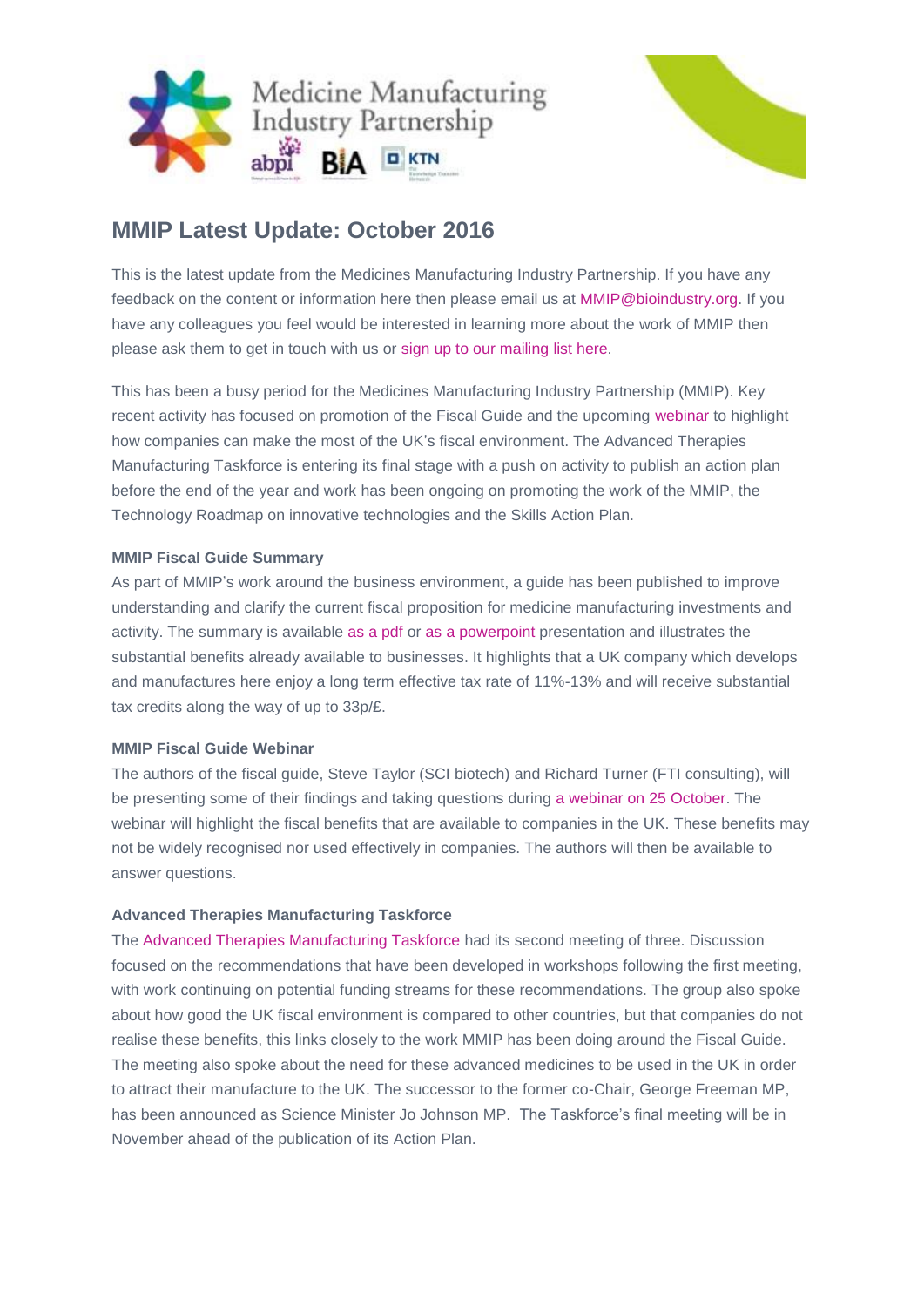#### **Kent Biogateway**

Members from the MMIP Operational team attended a breakfast networking event at [Kent's Discovery](http://dmtrk.net/2BTO-WYBM-479QQC-G8O13-1/c.aspx)  [Park.](http://dmtrk.net/2BTO-WYBM-479QQC-G8O13-1/c.aspx) The event was organised in partnership with [BioGateway,](http://dmtrk.net/2BTO-WYBM-479QQC-G8O14-1/c.aspx) Kent's professional network of life science companies, associations and institutes. It saw tenants from across the site learning about the MMIP's progress and work with Government to represent the interests of medicines manufacturers across the country.



Greg Anderson (GSK), Neil Baker (Pfizer), Imran Khan (BioGateway) and Magda Papadaki (ABPI) outside BioGateway at Kent's Discovery Park

## **Funding opportunities**

**Innovate UK**

The [Knowledge Transfer Network](http://dmtrk.net/2BTO-WYBM-479QQC-G8O15-1/c.aspx) has information highlighting the funding calls that are available from Innovate UK for advanced therapy medicinal products.

## **Medical Technologies IKC**

Academics and researchers working in close collaboration with medical technology industry partners can apply for up to £100,000 to undertake proof of concept projects in [Regenerative](http://dmtrk.net/2BTO-WYBM-479QQC-G8O16-1/c.aspx)  [Medical Devices & Medical Devices with Enhanced Regenerative Functions.](http://dmtrk.net/2BTO-WYBM-479QQC-G8O16-1/c.aspx)

#### **BioIndustry Association**

A further summary of funding opportunities is available on the [BIA website.](http://dmtrk.net/2BTO-WYBM-479QQC-GANWE-1/c.aspx)

## **Consultations**

Here is a summary of recent and closing consultations that are of relevance to the medicines manufacturing sector. MMIP has responded to these consultations through the ABPI, BIA and KTN.

**Innovative Medicines Initiative consultation on ATMPs**

This consultation sought responses to help identify a portfolio of projects to be funded through IMI calls from 2017 onwards. It closed on 25 July 2016 and [the outcomes of the consultation](http://dmtrk.net/2BTO-WYBM-479QQC-G8O17-1/c.aspx) have now been published.